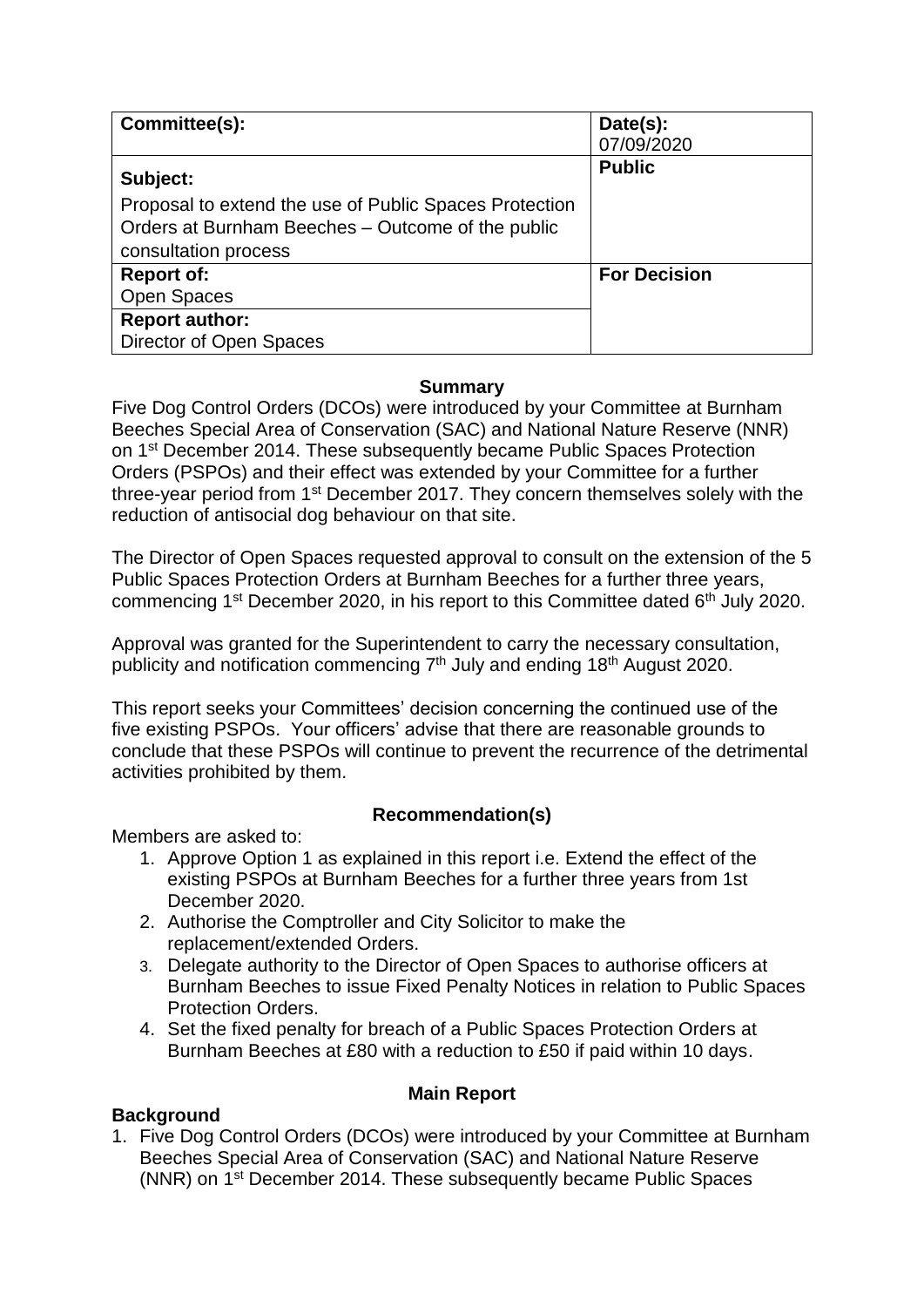Protection Orders (PSPOs) and their effect was extended by your Committee for a further three-year period from 1<sup>st</sup> December 2017. They concern themselves solely with the reduction of antisocial dog behaviour on that site.

- 2. The Director of Open Spaces requested approval to consult on the extension of the five Public Spaces Protection Orders at Burnham Beeches for a further three years, commencing 1<sup>st</sup> December 2020, in his report to this Committee dated 6<sup>th</sup> July 2020.
- 3. Approval was granted at that time, for the Superintendent to carry the necessary consultation, publicity and notification.
- 4. The necessary consultation, publicity and notification to extend the above orders for a further 3 years commenced  $7<sup>th</sup>$  July 2020 and ended on 18<sup>th</sup> August 2020.

#### **Current Position**

5. The PSPOs currently operating at Burnham Beeches as follows **– Map 1**:

**Order 1.** Failing to remove dog faeces. Applies to 100% of the site. **Order 2**. Not keeping a dog on a lead (max length of lead 5m). Applies to the area **marked 2** on the map

**Order 3**. Not putting and keeping a dog on a lead when directed (told) to do so by an authorised officer. Applies in the are **marked 3** on the map.

**Order 4.** Permitting a dog to enter land from which dogs are excluded. This applies to the area **marked 4** on the map i.e. the immediate vicinity of the Burnham Beeches café.

**Order 5.** Taking more than the specified (allowed) number of dogs (which a person may take) onto the land. The specified number of dog previously approved by this committee is a maximum of four and applies to 100% of the site.

6. Under section 67 of the Anti-social Behaviour, Crime and Policing Act 2014 it is an offence for a person without reasonable excuse to do anything that they are prohibited from doing by a PSPO, or to fail to comply with a requirement to which they are subject under a PSPO. A person guilty of an offence is liable on summary conviction to a fine not exceeding level 3 on the standard scale (£1,000). Under section 68, a constable or authorised person may issue a fixed penalty notice to anyone that they have reason to believe has committed an offence, offering that person the opportunity to discharge any liability to conviction by payment of a fixed penalty. In September 2017 your Committee set the fixed penalty for breach of a PSPO at Burnham Beeches at £80 with a reduction to £50 if paid within 10 days. Your Committee also approved an Enforcement Protocol to ensure a fair and consistent approach PSPO enforcement.

#### **Relevant Considerations.**

7. Before introducing DCOs at Burnham Beeches in 2014, your Committee had to be satisfied that this was a necessary and proportionate response to problems caused by the activities of dogs and those in charge of them. Your Committee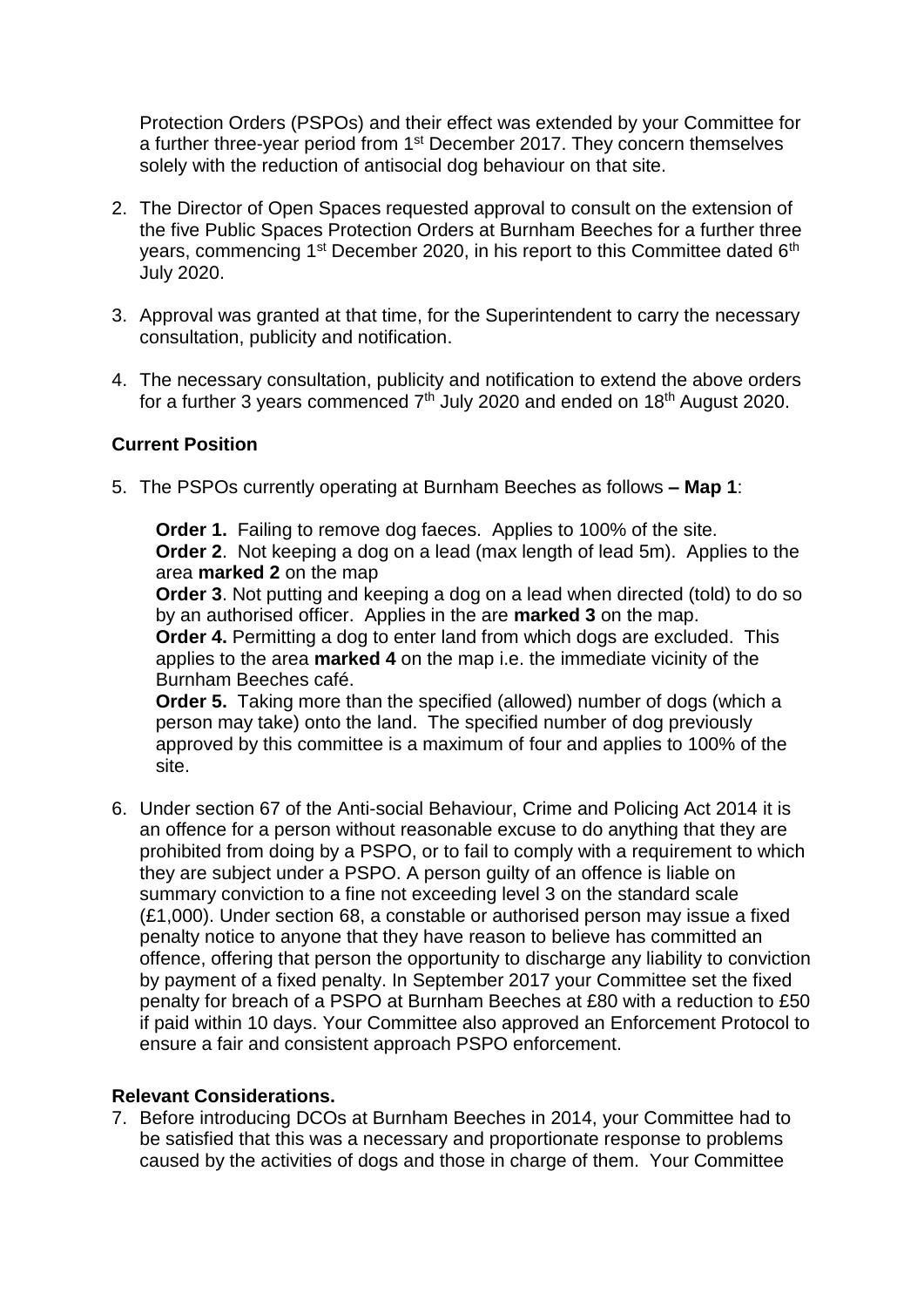also had to balance the interests of those in charge of dogs against the interests of those affected by the activities of dogs.

- 8. The test for making a PSPO is set out in section 59 of the Anti-social Behaviour, Crime and Policing Act 2014. The City Corporation may make a PSPO if satisfied on reasonable grounds that activities carried out in a public place are having, have had or will have a detrimental effect on the quality of life of those in the locality, and those activities are or are likely to be persistent, unreasonable and justify the restrictions imposed. The only prohibitions or requirements that may be imposed are ones that are reasonable to prevent or reduce the detrimental effect of the activity. As any remaining DCOs were automatically converted into PSPOs in 2017, it was accepted that the activities identified in the City Corporation's DCOs were capable of having such a detrimental effect, and that the restrictions imposed were capable of being reasonable.
- 9. Under section 60 of the Anti-social Behaviour, Crime and Policing Act 2014, PSPOs must be reviewed every three years to ensure that they are still necessary. If the City Corporation is satisfied on reasonable grounds that a PSPO will continue to prevent the occurrence or recurrence of the detrimental activities identified in that order, **or** an increase in the frequency or seriousness of those activities, the PSPO can be extended for up to three years. There is no limit to the number of times that a PSPO can be reviewed or extended.
- 10.In deciding whether to extend the period for which a PSPO has effect, and if so for how long, the City Corporation must have particular regard to the rights of freedom of expression and freedom of assembly set out in articles 10 and 11 of the European Convention on Human Rights – although it is not considered that the PSPOs at Burnham Beeches infringe upon those rights in any significant way. Regard should also be had to the Enforcement Protocol approved by your Committee in order to ensure a fair and consistent approach to enforcement. This Protocol, previously approved by your Committee in 2017, would remain in effect if the PSPO's were extended.
- 11.DEFRA guidance also states that local authorities should look to provide other suitable dog walking areas in the locality, where restrictions are in place, although dog walkers are not banned from the 'dogs on leads' area. They are simply required to put their pets on a lead that may extend to up to 5 metres in length, whilst in this area. Access is available to them as for all visitors, to all other areas of Burnham Beeches excluding a very small part around the café. The City Corporation also provides 220 acres at Burnham Beeches and a further 200 acres at Stoke Common where dogs can be off leads. This more than adequately meets both the guidance and animal welfare requirements.
- 12.Each year Officers have reported to this committee, evidence of the need for and effectiveness of, the existing PSPOs at Burnham Beeches in maintaining a reduction in the seriousness and frequency of associated antisocial activities.

#### **Fixed Penalty Notices**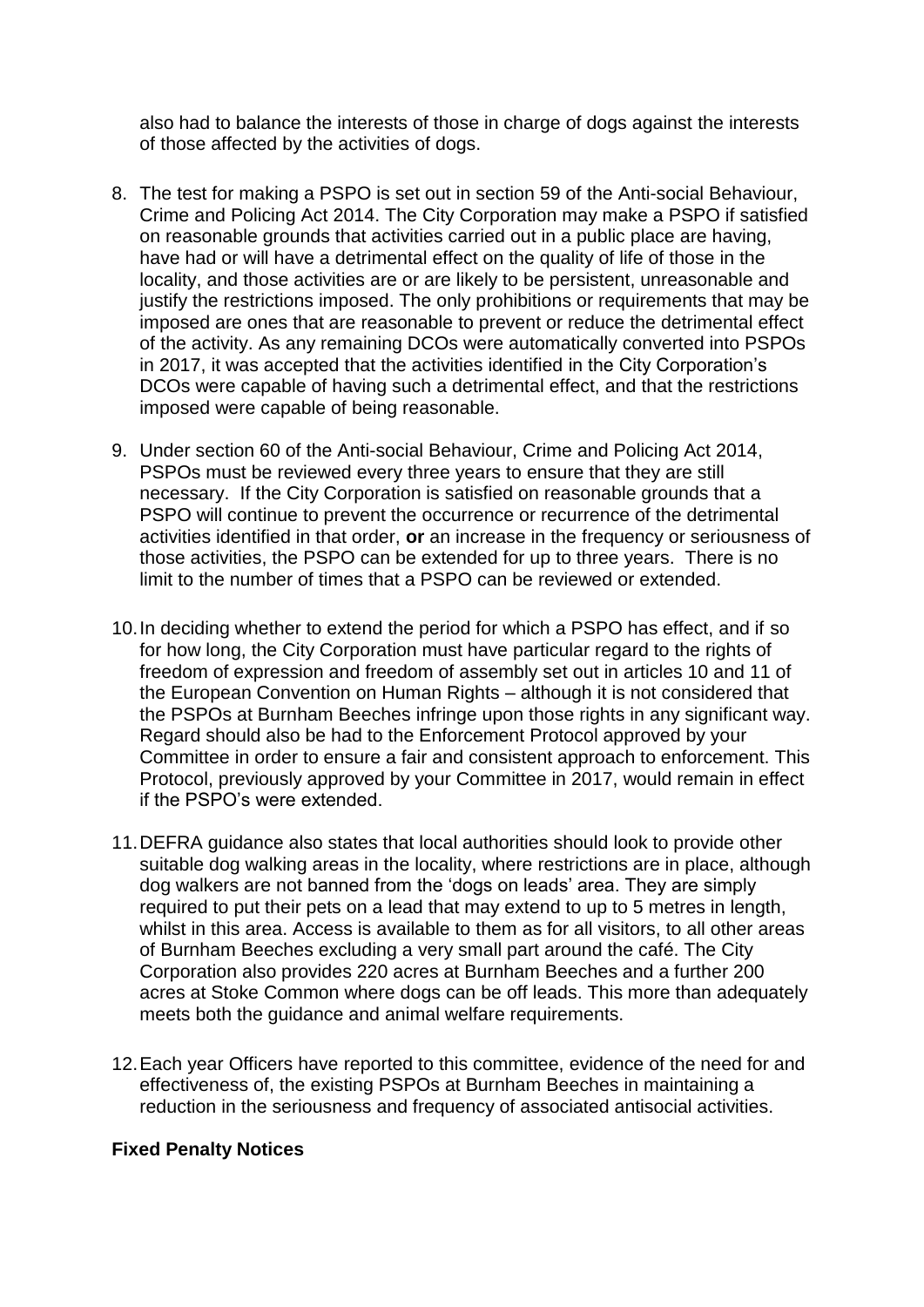- 13.PSPOs are enforced by the use of Fixed Penalty Notices (FPNs) and/or through the Magistrates' Court. FPNs can only be issued by officers who have been appropriately authorised. It is proposed that the officers authorised will be the Burnham Beeches Rangers who are currently responsible for enforcement of the PSPOs.
- 14.It is recommended that the Director of Open Spaces is given delegated authority to authorise officers as and when necessary, for example following any change of staff. Your Committee granted such a delegation prior to the introduction of DCOs, in November 2014 and again in 2017 when they were converted to PSPOs and extended for three years. However, for the avoidance of doubt, your Committee is asked to confirm that this delegation includes the new PSPO arrangements.
- 15.The Rangers, along with all other staff at Burnham Beeches, will maintain relevant training to maintain their detailed understanding of legal and operational issues. This again demonstrates your Committee's commitment to good practice.
- 16.It is also necessary to set the level of the fixed penalty for breach of a PSPO and any discount for early payment*.* It is recommended that the amount of the fixed penalty for breach of a PSPO is set at £80 - reduced to £50 if paid within 10 days. This reflects the current position for PSPOs.

# **Outcome of the Public Consultation exercise.**

- 17.A public consultation exercise was carried out to meet the statutory requirement set out in Section 72 of the Anti-social Behaviour, Crime and Policing Act, 2014 to carry out the necessary consultation, publicity and notification prior to making a decision.
- 18.There were 5 elements to the public consultation exercise:
	- i. Farnham Royal Parish Council, Burnham Parish Council and Buckinghamshire Council were formally notified of the proposal and their opinions sought.
	- ii. The Chief of Police for Thames Valley and the Police and Crime Commissioner were actively engaged and their opinions sought.
	- iii. The Burnham Beeches and Stoke Common Consultative group were actively engaged and their opinions sought as to the proposal.
	- iv. A wide range of statutory and non- statutory organisations, social activity groups, animal welfare specialist, local schools and businesses were actively engaged and their opinions sought as to the proposal.
	- v. The general public, local communities and visitors were actively engaged and their opinions sought.

19.Methods of engagement included:

- vi. Public notices in the local press (4 newspapers),
- vii. Emails to relevant individuals and organisations setting out the proposal and appropriate background information
- viii. Posters advertising the consultation exercise on site based notice boards and in surrounding villages and libraries
- ix. Web site links to all documentation
- x. Active promotion on social media including Facebook and Twitter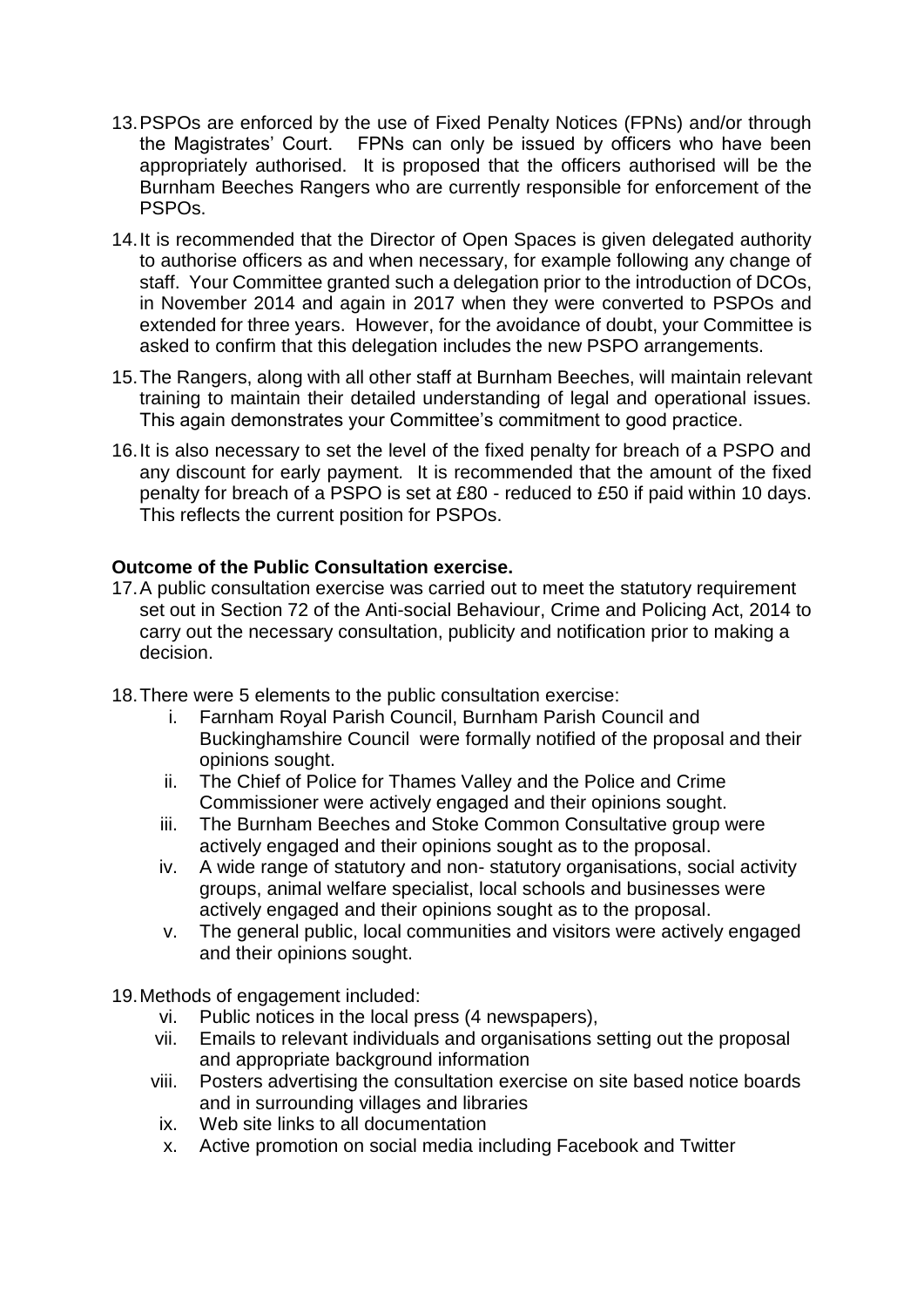xi. Burnham Beeches and Consultative Group meeting to discuss the consultation outcome.

### **Consultation results.**

20.Thirty four individual or organisational responses to the consultation exercise were received. A breakdown of those 34 responses is shown below: **Appendix 1.**

> Order 1 - 100% support to extend the PSPO for a further three years Order 2 – 100% support to extend the PSPO for a further three years Order 3 – 94% support to extend the PSPO for a further three years Order 4 - 100% support to extend the PSPO for a further three years Order 5 – 100% support to extend the PSPO for a further three years

- 21.The following organisations supported the proposals to extend all 5 current PSPOS for a further three years:
	- i. Farnham Royal Parish Council
	- ii. Burnham Parish Council
	- iii. Police and Crime Commissioner
	- iv. The National Trust owner of neighbouring open spaces that manages a shared audience with Burnham Beeches
	- v. The Burnham Beeches and Stoke Common Consultative Group
- 22. Individual members of the BBSC Consultative Group were consulted on the proposal and a meeting was held with the Group on 18th August where the outcome was discussed. The collated responses from Consultative Group members showed 100% support for all five Orders to be extended for a further three years.
- 23. The following organisation supported the extension of Orders 1,3,4,5 but not Order 2 (Dogs on leads at all times) for a further three years:
	- i. Buckinghamshire Council (BC)

BC asked that consideration be given to reversing the areas covered by Orders two and three. Your committee has previously considered this request (2017) when the Superintendent advised that the suggestion would cause more problems than it solves. As an example, dogs would have to be kept on leads as soon as they arrived on site or when let out of the car. This that would require close monitoring and present challenging enforcement issues.

# **Options**

- 24. The processes and audiences described in paragraphs 18-23 exceed the statutory requirements and guidance provided by DEFRA. Those consulted are either legally required or are generally recognised as otherwise connected to the site and therefore appropriate to consult.
- 25. The consultation exercise demonstrates that the consultees support the proposal for all existing PSPOs at Burnham Beeches to be extended for a further three years.
- 26. Members are asked to consider the following options: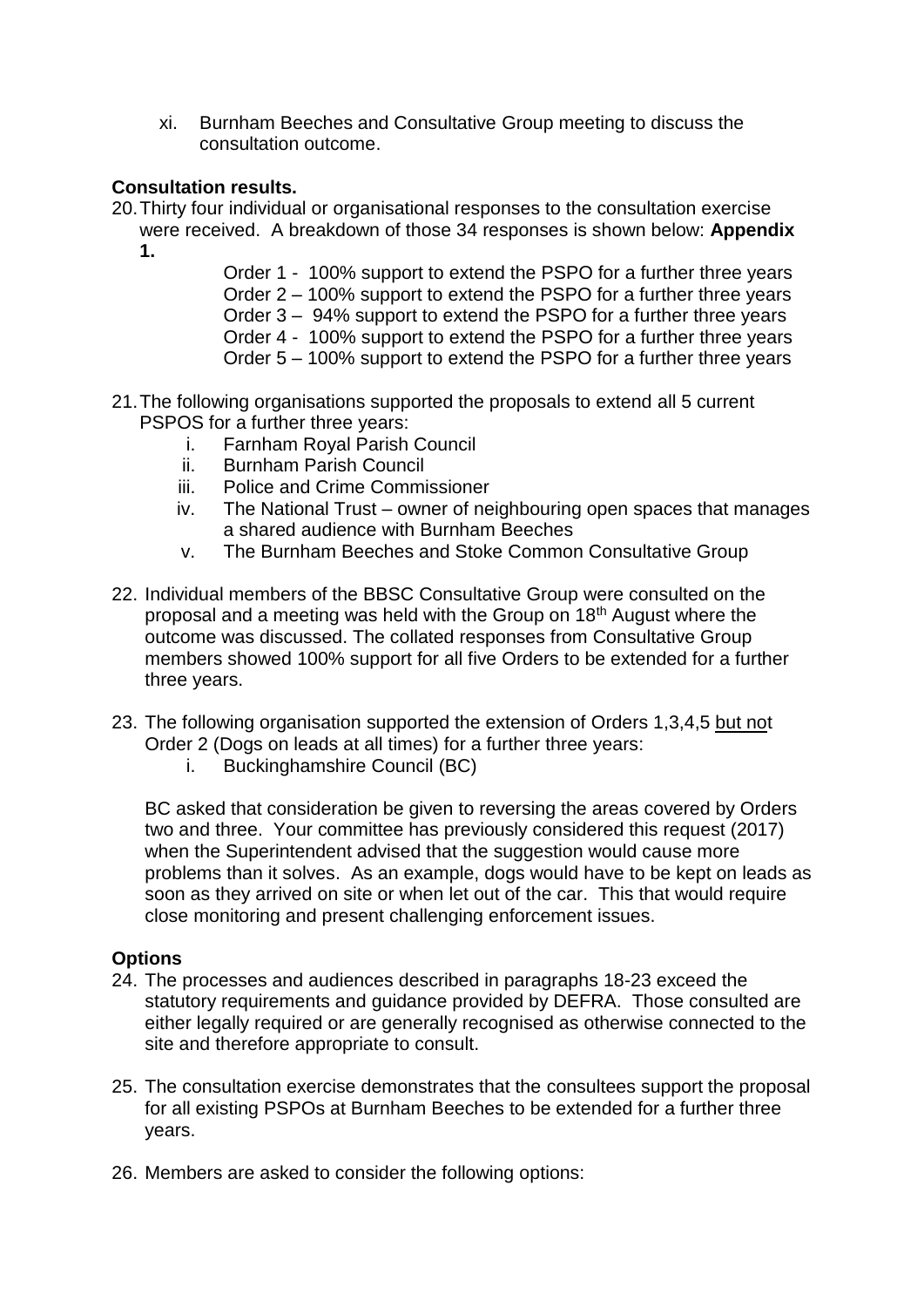**Option 1.** Based on the outcome of the recent notification, publication and consultation exercise, extend the existing PSPOs commencing December 1st 2020 and until 30th November 2023.

**Or**

### **Option 2. Do nothing.**

- a) If Members decide to do nothing, then the PSPOs will expire on 30<sup>th</sup> November 2020. The site would revert to the pre 2014 situation at Burnham Beeches whereby the Orders listed in paragraph 5 would no longer apply and officers would have to rely upon local byelaws for enforcement at Magistrates Court. The current byelaws require only that a dog:
	- i. Must have a collar and tag
	- ii. Must be kept under effective control.
- b. All other anti-social behaviour by dogs and their owners would be governed by a dog walker's voluntary code of conduct, which had, over many years proved ineffective and extremely difficult to enforce.
- c. As a result and given the robust nature of supporting evidence, it may be reasonably assumed that there would be a substantial increase in dog fouling on the National Nature Reserve and the return of large groups of dogs under the responsibility of a single person .
- d. Further, the exclusion zone around the café currently provided by PSPO 4 would disappear thereby re-exposing the café to hygiene issues and customers to unwanted interactions with dogs.
- e. Similarly the 'dogs on lead at all times' zone provided by PSPO 2 would cease to exist thereby removing the opportunity for visitors to avoid direct contact with dogs and exposing a significant area of the National Nature Reserve where wildlife on the NNR currently thrives, to poorly controlled dogs.
- f. In respect of Orders  $1 5$ , there are therefore considered to be reasonable grounds to conclude that the activities prohibited by the PSPO's would recur if the restrictions were no longer in effect. It is further considered that this would give rise to detrimental impacts, as outlined above.

#### **Evaluation and Proposals**

27. As reported to your Committee on 6 July, the effectiveness of the PSPOs has been continually monitored and the results of the monitoring have been reported annually. The monitoring has indicated a dramatic, long-term, reduction in dogrelated incidents. Members are asked to take these findings into account. As the need for the PSPOs is perceived to be ongoing, and as nothing in the responses to the necessary notification, publicity and consultation required under the ABCP Act 2014 indicates otherwise, and as responses support the continuation of the existing PSPOs then **Option 1 is the recommended approach**.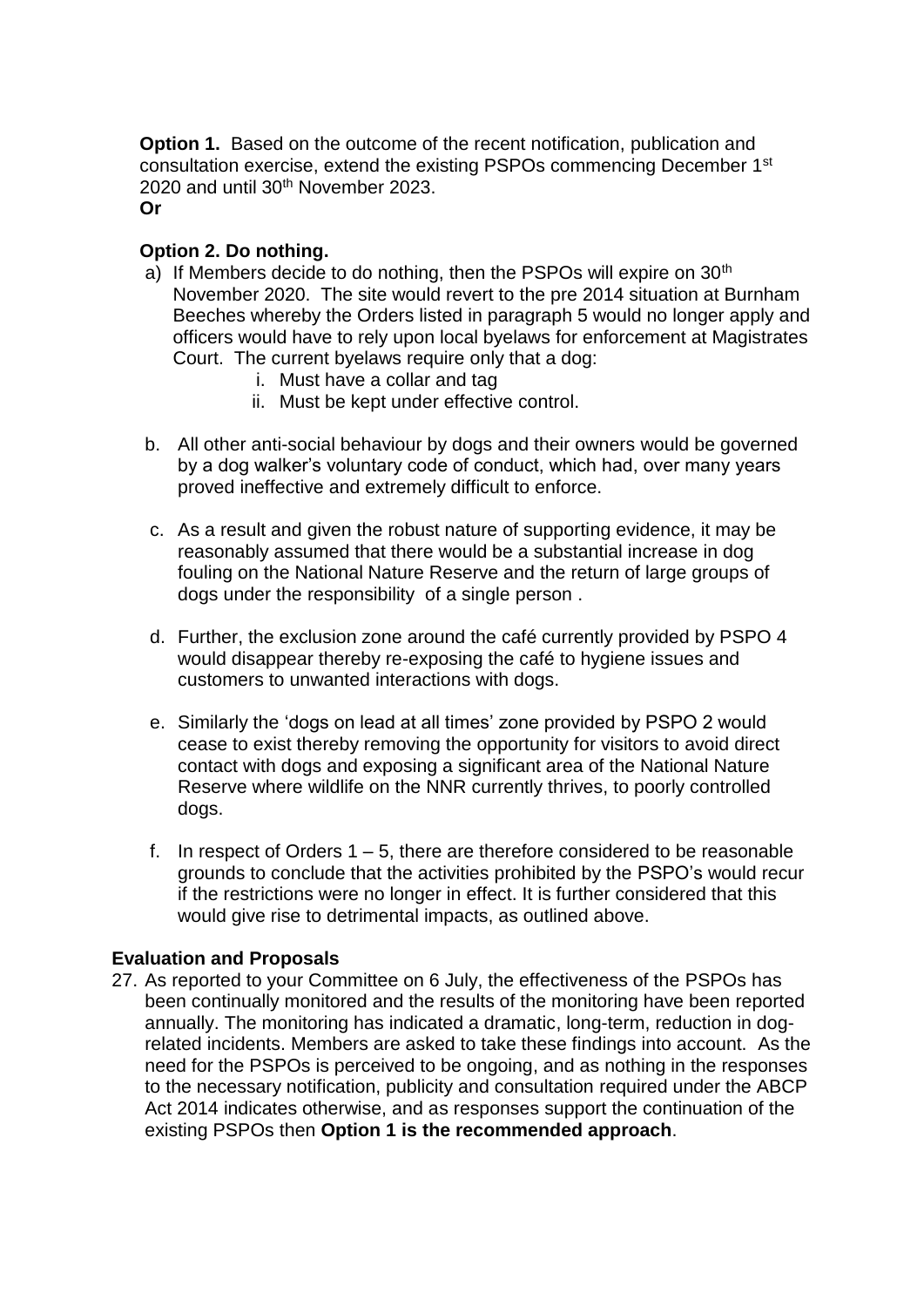### **Corporate & Strategic Implications**

The proposals help deliver the aims of the Corporate Plan 2018 – 2023

- **Contribute to a flourishing Society**
- **Shape Outstanding Environments.**

They also support the Open Spaces Department's objectives and outcomes, in particular**:**

### **Open spaces and historic sites are thriving and accessible.**

- Our open spaces, heritage and cultural assets are protected, conserved and enhanced
- Our spaces are accessible, inclusive and safe
- Our habitats are flourishing, biodiverse and resilient to change

#### **Spaces enrich people's lives**

- Nature, heritage and place are valued and understood (3)
- People feel welcome and included (4)

### **Business practices are responsible and sustainable.**

• Our practices are financially, socially and environmentally sustainable (5)

#### **Implications**

28. **Table 1** outlines costs to deliver the necessary PSPO notification, publicity and consultation at £8,500 i.e. £1000 less than the estimate provided in the July report to this Committee. All costs are being been met from local risk budgets:

| <b>Activity</b>                                 | <b>Cost</b> |
|-------------------------------------------------|-------------|
| Management time                                 | £1,500      |
| Staff Training (refresher, yet to be delivered) | £1,000      |
| Administration (set up)                         | £1,000      |
| <b>Advertising costs (Public Notices)</b>       | £5,000      |
| <b>Total estimated costs</b>                    | £8,500      |

|--|

# **Conclusions**

29. It is considered that there are reasonable grounds to conclude that a PSPO will continue to prevent the recurrence of the detrimental activities prohibited by the PSPO's. The results of the formal consultation exercises indicate a high level of support for the City's proposals to extend the existing PSPOs for a further three